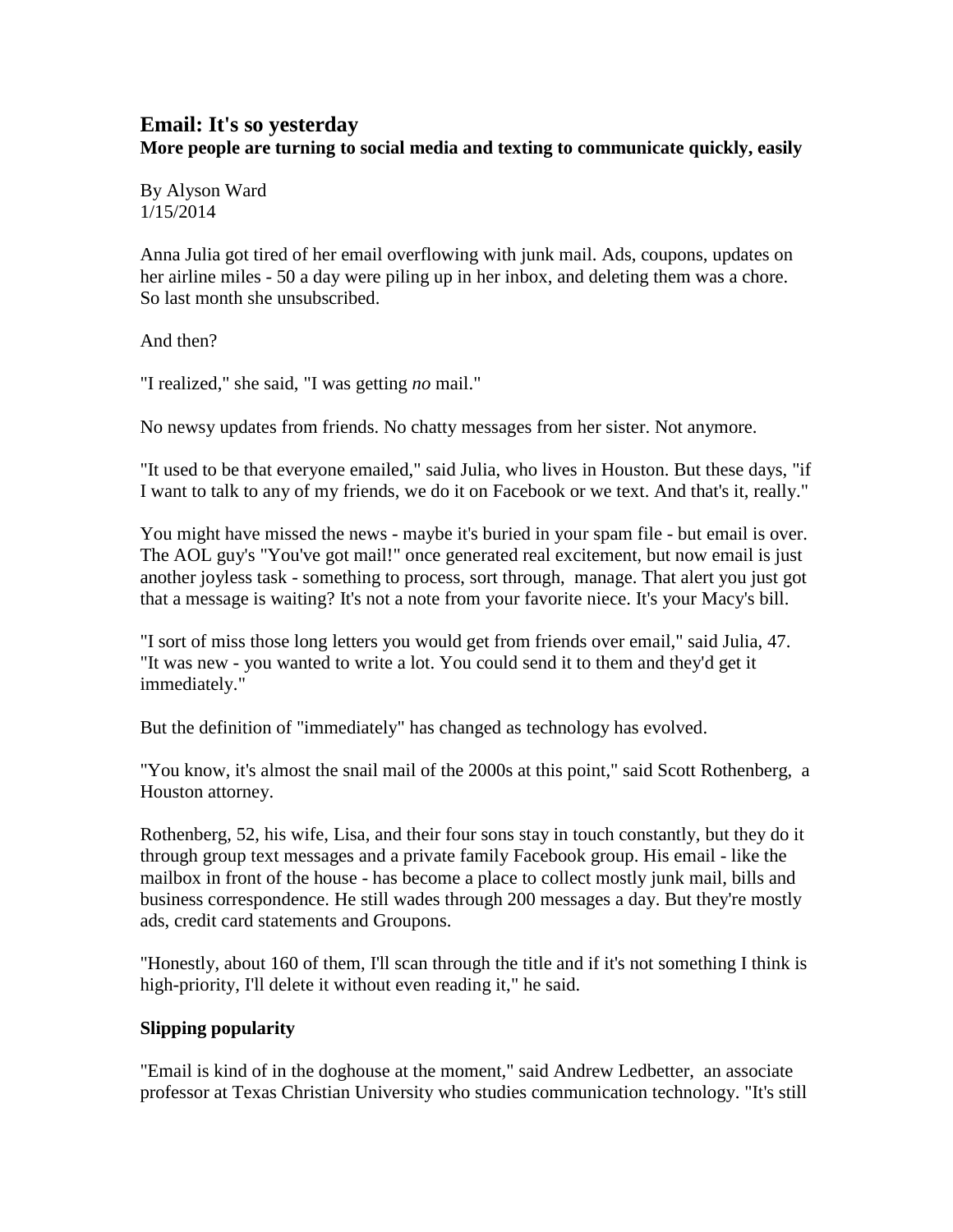useful for business purposes, (but) socially, a lot of that interaction has moved to social media and texting."

Slowly, we're all giving in. Julia tried to train her younger work colleagues to email her instead of texting. Finally she gave up and purchased an unlimited texting plan. Her mother, meanwhile, used to be "adamant" about refusing to text. But when Marie Whitfield realized her 17-year-old grandson never answered the phone or responded to emails, the Montgomery woman bought a smartphone, got a texting plan and joined Facebook to keep up with him.

"Email took away letter-writing, and Facebook and texting have taken away email," Julia said.

Ledbetter has seen it happen in his own life. In 2005, he set up an email listserv so he and his college friends could keep in touch. The messages flew back and forth for many years. But now the friends are all connected on Facebook, and the personal emails have dwindled to almost none. He and his students often use Twitter - not email or office hours - to talk outside of class.

"It's an old story," Ledbetter said: New technology comes along to replace the old, and young people embrace it first.

The Rothenbergs' 22-year-old son, Benjamin, said he uses Facebook "on an hourly basis." Even though he has five email accounts, he doesn't use them to keep in touch.

"I don't think I've ever emailed back and forth with a friend," he said.

By the time he got to middle school, Benjamin Rothenberg said, he and his friends had MySpace, instant messaging and - "for those of us who had phones that would do that" text messaging. They didn't need email to shoot messages back and forth.

"For me," he said, "email has always kind of been an official, on-the-record, formal, professional, adult type of thing." Even at his new job - which involves, of all things, email marketing - he and his colleagues often text each other.

## **Overload**

Joan P. Camenson, who lives in Cypress, doesn't even own a smartphone. But she checks her email first thing in the morning and throughout the day, and that's enough for her. Camenson, 69, receives more than 40 messages daily, but "maybe five or 10 at the most are from a real person."

She doesn't always manage to read the rest. "My husband goes crazy when he sees how many messages I have in my inbox," she said, but it just happens. "The volume is so much. You kind of drown in it."